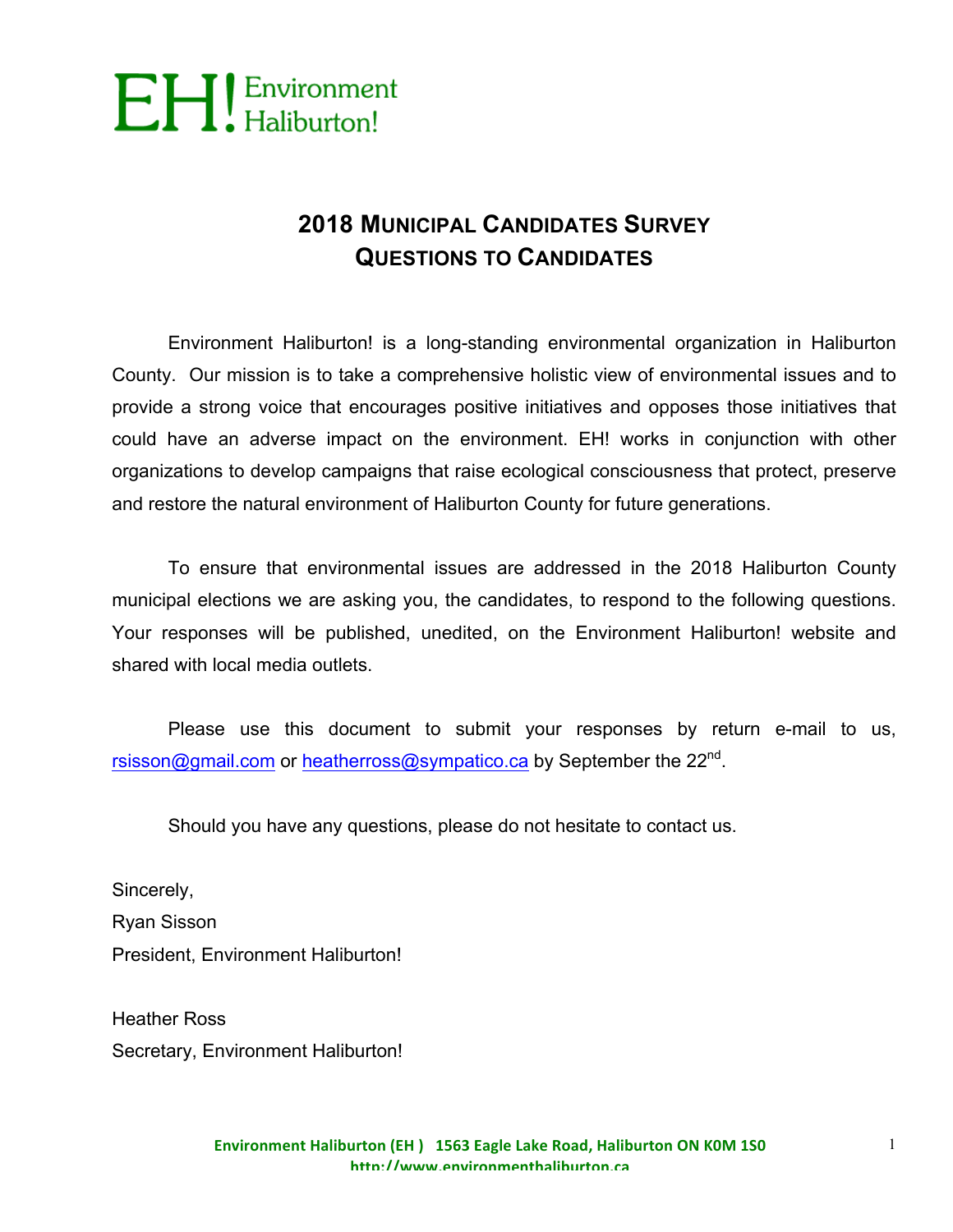#### **1) Transportation:**

Communities across Haliburton County recognize the need for and value of public transit. Without public transportation employers can not find employees, seniors stay at home, youth can not participate in school activities and we increase our release of greenhouse gases. The County has contracted for a plan to implement the shared booked ride model proposed by the Transportation Task Force. For more information go to www.transportationhaliburtoncounty.ca

#### **If you are elected, will you commit to implementing an operating transit system by the end of your 4-year term?**

YES NO Comment

#### **2) Climate Change (Adaptation):**

Climate change is accelerating, and municipalities around the world are rushing to adapt to the impacts of severe weather, flooding and invasive species. Jurisdictions surrounding Haliburton County already have or are developing Climate Change Adaptation Plans to protect people and property from the impact of the climate changes already locked in by past greenhouse gas emissions.

**If elected, will you commit to doing everything you can to develop a county-wide Climate Change Adaptation Plan within the next term of council?**

YES NO Comment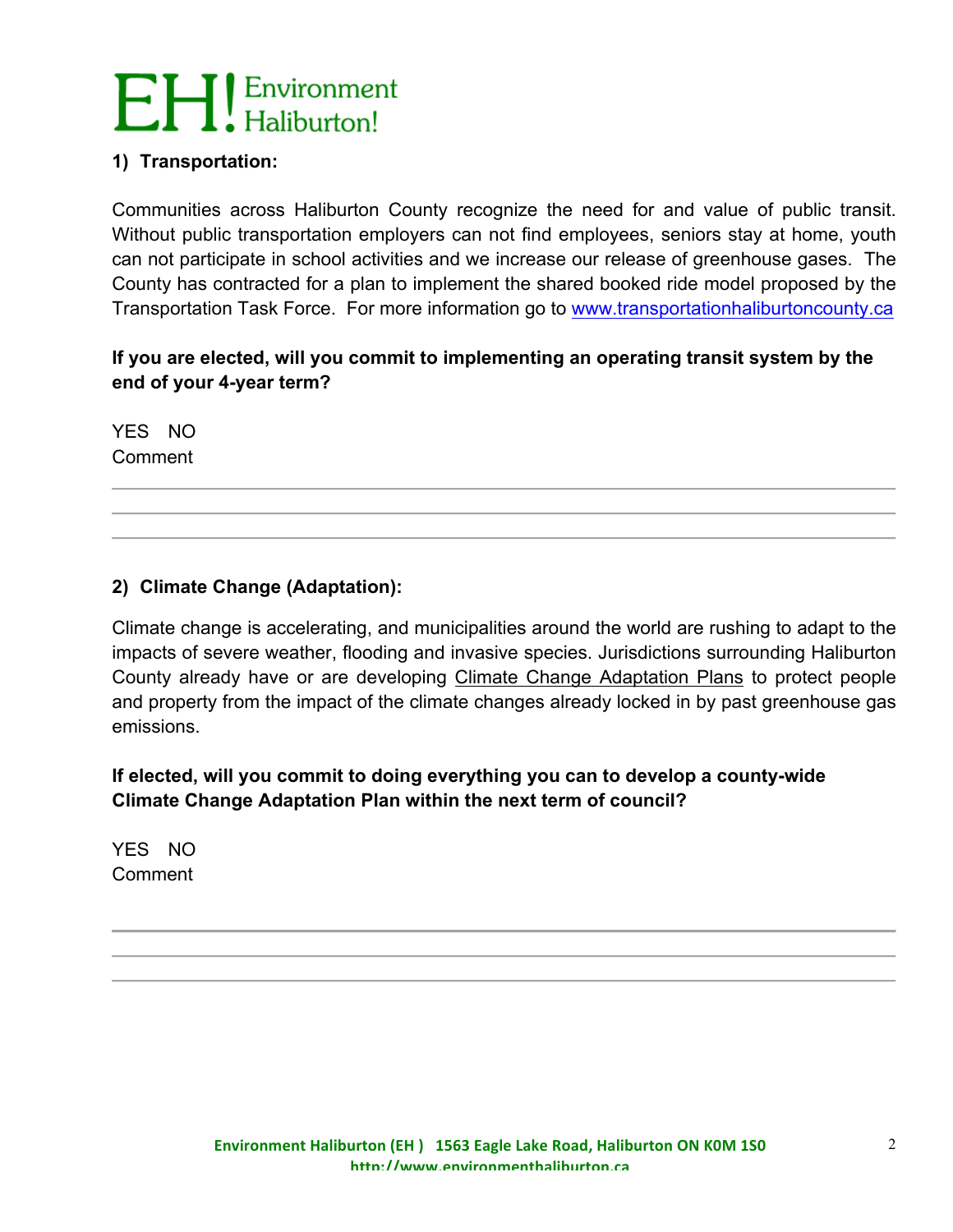#### **3) Climate Change (Mitigation):**

Over the last term of County Council, a county-wide initiative to address climate change was discussed but not acted upon. It's even unclear whether Township and County corporate greenhouse gas emissions have been rising or falling over the past six years because no one has tallied the results of provincially-mandated annual energy use and carbon emission reports and compared them to the modest reduction goals set out in the Township and County Energy Management Plans.

**If elected, will you fight to make adoption of a Climate Change Action Plan a Council Priority, pursue funding and staffing commitments to make it happen, and urge Council to take climate change into account when making all Township and the County infrastructure investments?**

YES NO Comment

#### **4) Food Security**

Food insecurity has many sources – poverty, lack of access to healthy foods, long food supply chains. It is estimated that stores stock only 3 days food. Should the supply chain collapse people in Haliburton County will be in a food deficit. Relying more on locally produced food would go some way to alleviate food insecurity. Our Haliburton Townships and the County are to be commended for having taken many steps to support local agriculture and the food system, including participating in Harvest Haliburton (http://www.harvesthaliburton.com/).

**If elected will you ensure that your Municipality takes into consideration the production, processing and retail of local foods and land use, when formulating by-laws and by-law amendments, recognizing our rural nature?**

YES NO Comment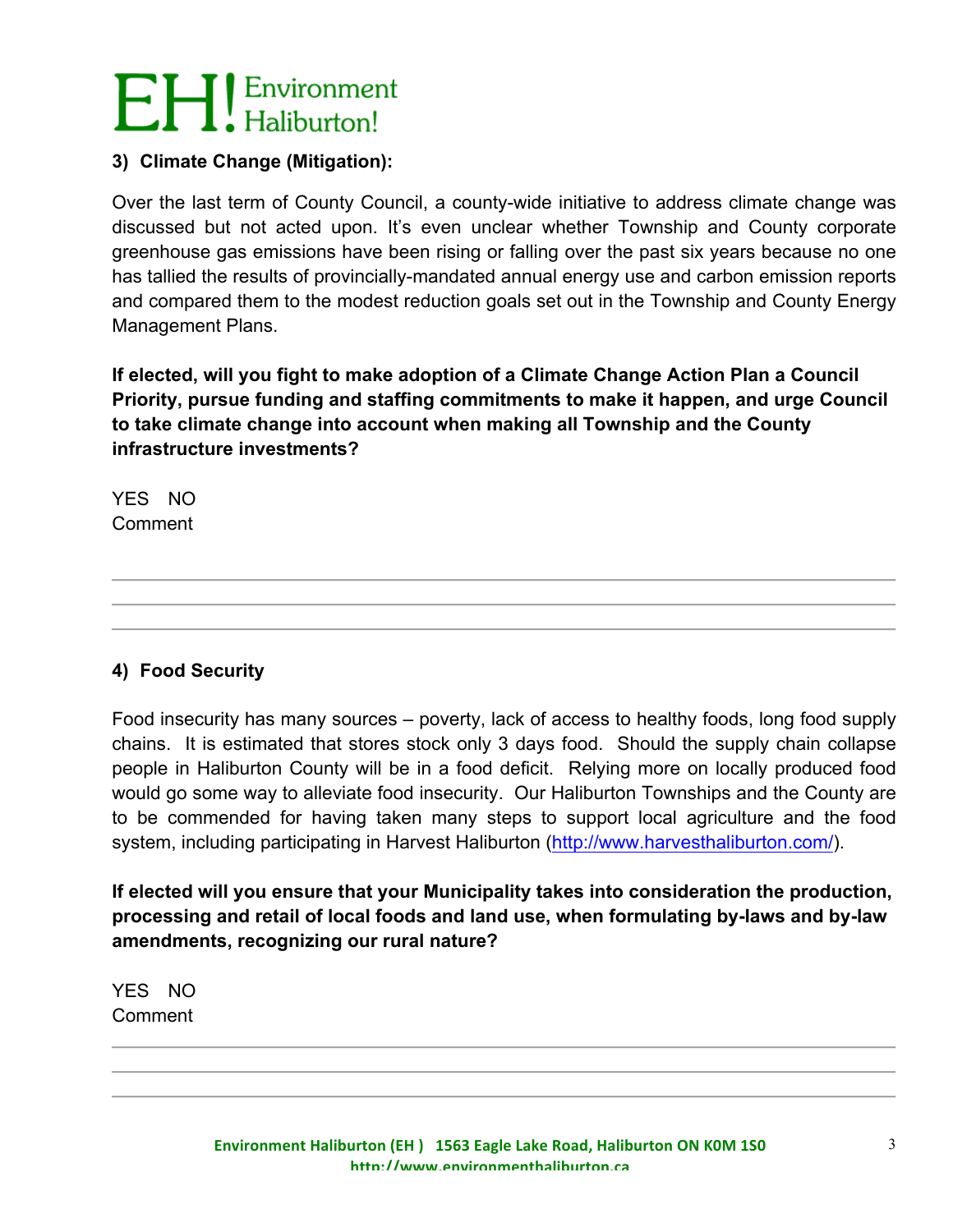#### **5) Wetlands:**

Wetlands are important. They provide habitat for fish and wildlife, groundwater recharge and discharge areas, water quality protection through filtering, flood and erosion control and are rich in biodiversity. They are also carbon sinks, helping to mitigate the impact of climate change.

It is estimated that over 20,000 wetlands in the County have not been evaluated, 8 are protected as Provincially Significant Wetlands. Municipal and county land use plans do provide protection for wetlands. However, we continue to lose wetlands to development. Enforcement of wetlands protection on municipal lands is weak at best.

#### **If elected, will you ensure that the wetland protection provisions in your land use plan are enforced?**

YES NO Comment

#### **6) Species at Risk:**

Scientists say that we are in the sixth mass extinction of plants and animals. Differing from the other five extinctions, this one is caused by us through loss of habitat, introduction of exotic species and climate change. Haliburton County is home to several known species at risk. From bats and turtles to Butternut trees and American Ginseng the list is a getting longer as Climate Change alters our living environment. A list of the identified species can be found on the Haliburton Land Trust website https://www.haliburtonlandtrust.ca/wildlife/species-at-risk.

#### **If elected, do you commit supporting the efforts made by several local organizations to protect species at risk and their habitat?**

YES NO Comment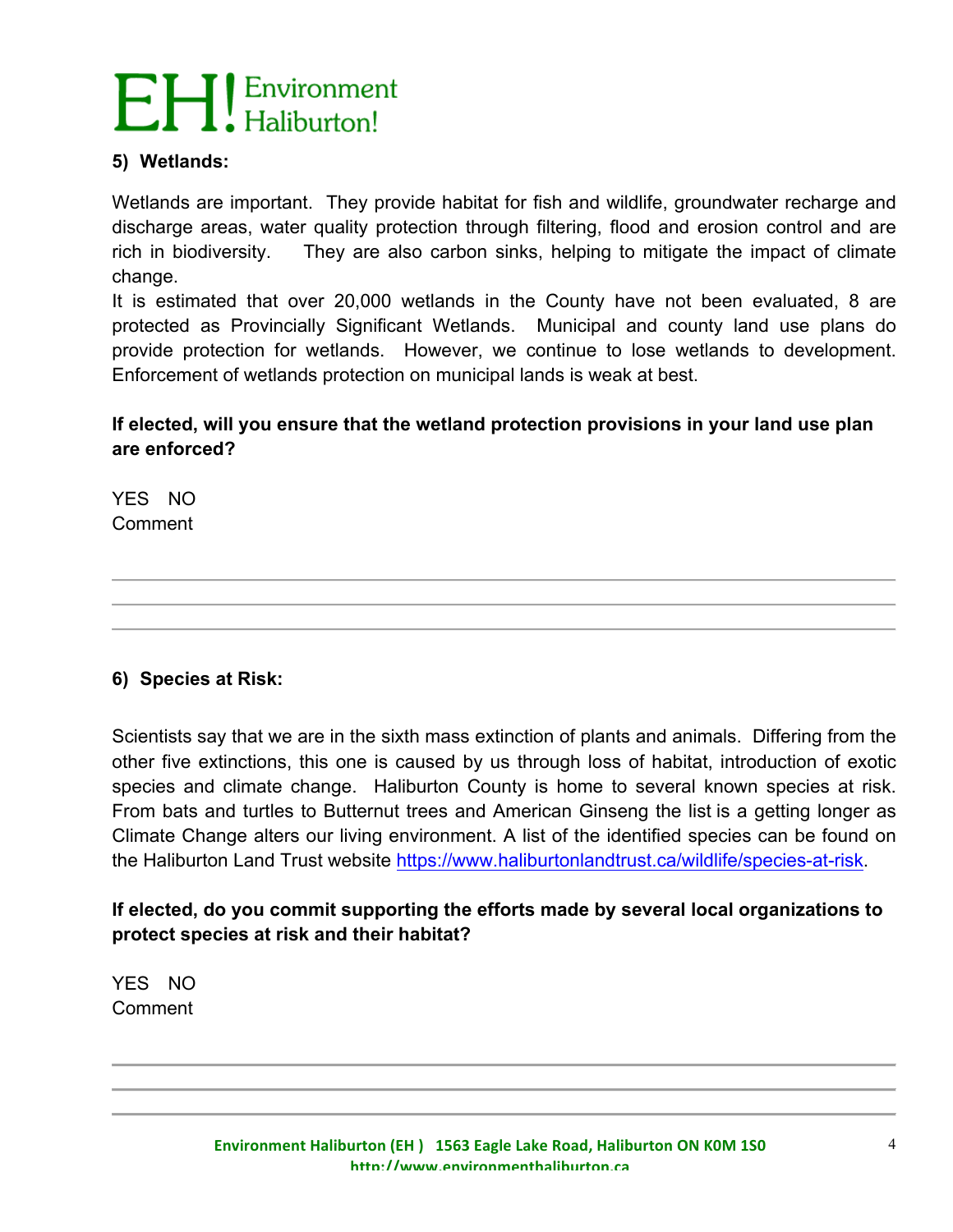#### **7) Shorelines:**

Natural shorelines are in serious retreat clear across Haliburton County. Healthy shorelines, with a minimum of 75% of their original natural vegetation intact, are not only essential to maintain healthy lakes and high levels of water quality, they are central to the economic health of the entire County.

The recently completed Coalition of Haliburton Property Owners' Associations (CHA) 4-year, 60 waterbody "Love Your Lake" assessment closely examined 12,000 waterfront properties encompassing some 1000km of shoreline and concluded that fully 92% of Haliburton Lakes failed to meet the 75% natural shoreline standard.

#### **If elected, what are you prepared to help stop the decline of natural shorelines and encourage the renaturalization efforts required to bring us back to the 75% natural standard essential to protecting the health of Haliburton's Lakes?**

Comment

#### **8) Lake Health:**

In 1990, Ontario passed the "Lakes and Rivers Improvement Act" to address the health of our deteriorating waterways. Today, un-inspected septic systems, wetland and shoreline development, and increased water temperature pose a real and significant threat to lake health.

Lake health is vital to the survival of our natural environment, and to the economic development upon which Haliburton County has prospered. The likelihood of a blue-green algae outbreak for instance, could have detrimental impacts on human and environmental health- contaminating our air, and drinking water.

**If elected, will you support implementing measures to protect the water in our lakes and streams with measures such as:**

- **a) Implementing and enforcing procedures to ensure all septic systems in the County are monitored and working properly?** YES or NO
- **b) Consider restricting boat sizes within county boundary lakes to mitigate erosion?**  YES or NO
- **c) Ban the use of fireworks and lead based lures to eliminate lead entering the water systems?** YES or NO